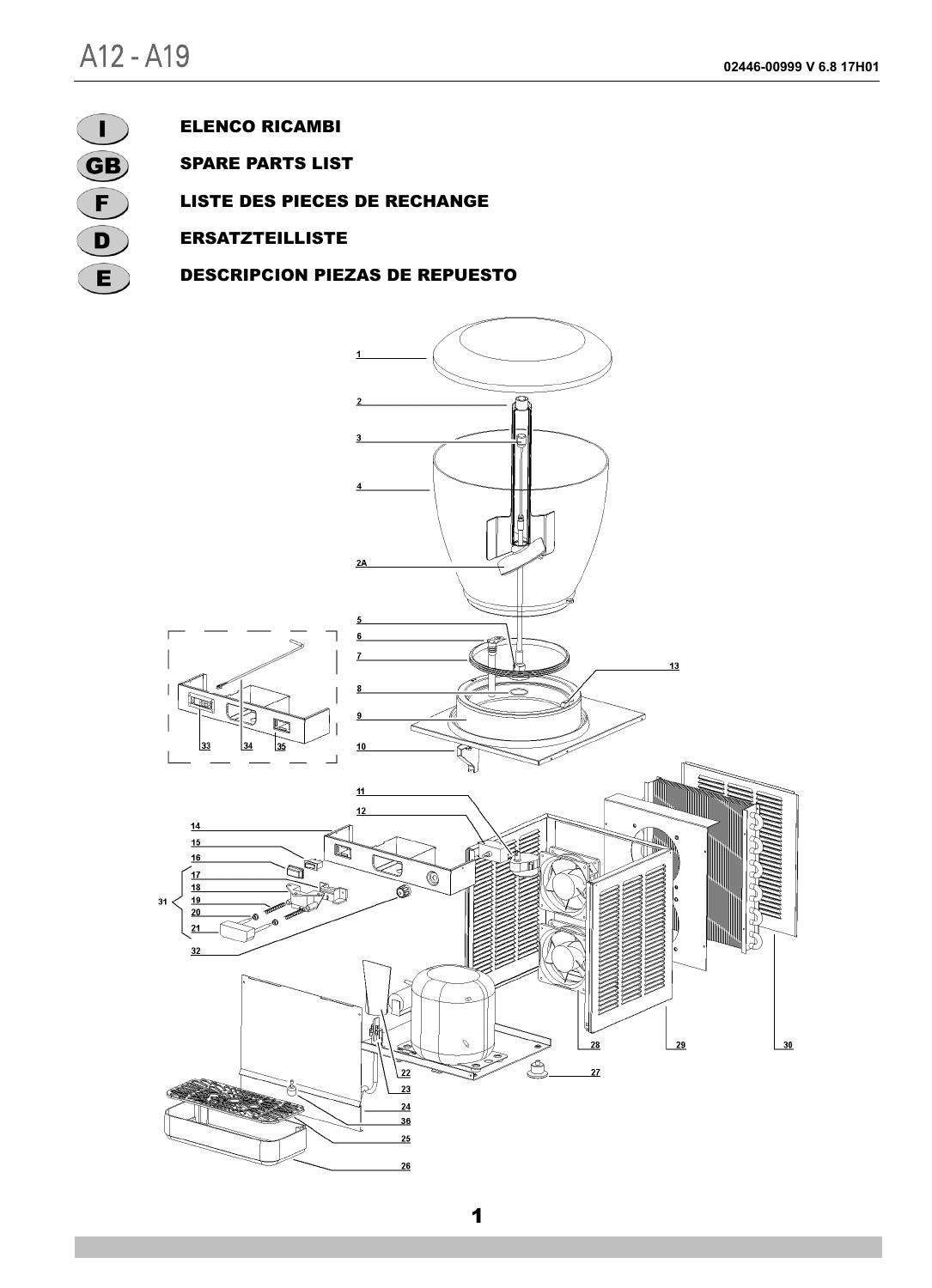## A12 - A19

| $\mathbf{1}$                     |                           | 22800-25100 Cop. contenitore A19                                                           | Bowl cover A19                                      | Couvercle réservoir A19                                                 | Deckel A19                                              | Tapa contenedor A19                                         |
|----------------------------------|---------------------------|--------------------------------------------------------------------------------------------|-----------------------------------------------------|-------------------------------------------------------------------------|---------------------------------------------------------|-------------------------------------------------------------|
| $\mathbf{1}$                     |                           | 22800-25101 Cop. contenitore A12                                                           | Bowl cover A12                                      | Couvercle réservoir A12                                                 | Deckel A12                                              | Tapa contenedor A12                                         |
| $\overline{2}$<br>$\overline{2}$ |                           | 22900-05401 Agitatore A19                                                                  | Stirrer A19                                         | Brasseur A19                                                            | Rührwerk A19                                            | Agitador A 19                                               |
|                                  |                           | 22900-05402 Agitatore A12                                                                  | Stirrer A12                                         | Brasseur A12                                                            | Rührwerk A12                                            | Agitador A 12                                               |
| 2A<br>3                          |                           | 22900-05403 Paletta raschiatrice<br>22800-14701 Alb di trascinamento A19 Driving shaft A19 | Stirrer paddle                                      | Palette du brasseur<br>Arbre d'entraînement A19 Antriebswelle A19       | Rührwerkschaufel                                        | Hoja del mezclador<br>Eje transmisión A19                   |
| 3                                |                           | 22800-14703 Alb di trascinamento A12 Driving shaft A12                                     |                                                     | Arbre d'entraînement A12 Antriebswelle A12                              |                                                         | Eje transmisión A12                                         |
| 4                                |                           | 22800-25200 Contenitore A19                                                                | Bowl A19                                            | Réservoir A19                                                           | Behälter A19                                            | Contenedor A19                                              |
| 4                                |                           | 22800-25201 Contenitore A12                                                                | Bowl A12                                            | Réservoir A12                                                           | Behälter A12                                            | Contenedor A12                                              |
| 5                                |                           | 22800-17901 Albero centrale A 19                                                           | Central shaft A 19                                  | Arbre central A 19                                                      | Zentralwelle A 19                                       | Eje central A 19                                            |
| 5                                |                           | 22800-17903 Albero centrale A 12                                                           | Central shaft A 12                                  | Arbre central A 12                                                      | Zentralwelle A 12                                       | Eje central A 12                                            |
| 6                                |                           | 10028-01900 Gommino rubinetto                                                              | Pinch tube                                          | Tuyau du robinet                                                        | Auslaßschlauch                                          | Goma de grifo                                               |
| $\overline{7}$                   |                           | 22158-00000 Guarnizione di tenuta                                                          | Bowl gasket                                         | Joint du réservoir                                                      | Behälterdichtung                                        | Junta contenedor                                            |
| 8                                |                           | 27109-00000 OR per albero centrale                                                         | Central shaft OR.                                   | Joint OR pour arbre central 0-Ring für Zentralwelle OR para eje central |                                                         |                                                             |
| 9а                               |                           | 33800-08800 Evaporatore completo                                                           | Evaporator assembly                                 | Evaporateur complet                                                     | Verdampferplatte                                        | Evaporador completo                                         |
| 9b                               |                           | 33800-08860 Evaporatore completo<br>bianco                                                 | White evaporator<br>assembly                        | Evaporateur complet<br>blanc                                            | Verdampferplatte weiß Evaporador completo               | blanco                                                      |
| 10                               |                           | 10028-01800 Convogliatore di con-<br>densa                                                 | Drain pipe                                          | Tube de vidange                                                         | Rohr zum Wasser-<br>rabfluß                             | Tubo descarga                                               |
| 11                               | ၀၀၀                       | Motore agitatore                                                                           | Mixer motor                                         | Moteur du mélangeur                                                     | Rürwerkmotor                                            | Motor agitador                                              |
| 12                               | 21087-00001               | Termostato                                                                                 | Thermostat                                          | Thermostat                                                              | Thermostat                                              | Termostato                                                  |
| 13                               | 22102-00000               | Aggancio contenitore                                                                       | Bowl fastner                                        | Crochet fixation du réservoir                                           | Klammer                                                 | Enganche contenedor                                         |
| 14                               | 21125-00000 Interruttore  | 22800-25700 Fascia porta interruttore                                                      | Switch bracket<br>Switch                            | Support interrupteurs                                                   | Schaltbord<br>Schalter                                  | Faja portainterruptores                                     |
| 15<br>16                         |                           | 22800-05100 Protezione interruttore                                                        | Switch cap                                          | Interrupteur<br>Capuchon interrupteur                                   | Schalterabdeckung                                       | Interruptor<br>Protección interruptor                       |
| 17                               |                           | 00222-01567 Parte mobile rubinetto                                                         | Faucet slide                                        | Coulisse du robinet                                                     | Ventil, beweglicher<br>Teil                             | Parte móvil del grifo                                       |
| 18                               |                           | 00222-01566 Parte fissa rubinetto                                                          | Faucet body                                         | Corp du robinet                                                         | Ventil, festst. Teil                                    | Parte fija del grifo                                        |
| 19                               |                           | 10028-01802 Molla rubinetto                                                                | Faucet spring                                       | Ressort de débit                                                        | Hahn-Feder                                              | Muelle del grifo                                            |
| 20                               |                           | 10028-03200 Distanziale rubinetto                                                          | Faucet spacer                                       | Entretoise de débit                                                     | Hahn-Scheibe                                            | Distancial del grifo                                        |
| 21                               |                           | 10028-01810 Pulsante rubinetto                                                             | Faucet push-button                                  | Bouton pour robinet                                                     | Feder                                                   | Boton del grifo                                             |
| 22                               |                           | 22800-12701 Protezione passablocca- Terminal block cover<br>cavo                           |                                                     | Protection borne                                                        | Schutzkappe für<br>Anschlußklemme m.                    | Protección pasacable                                        |
| 23                               |                           | 22800-05500 Passabloccacavo                                                                | Terminal block with<br>cable clamp                  | Borne et fixage du câble                                                | Kabeleinfürung<br>Anschlußklemme m.<br>Kabeleinfürung   | Pasacable                                                   |
| 24a                              |                           | 22800-25800 Pannello lato rubinetto                                                        | Dispensing side panel Panneau côté robinet          |                                                                         | Front                                                   | Panel lado grifo                                            |
| 24b                              |                           | 22800-25802 Pannello lato rubinetto<br>bianco                                              | White dispensing side Panneau côté robinet<br>panel | blanc                                                                   | Front weiß                                              | Panel lado grifo blanco                                     |
| 25а                              |                           | 22800-00503 Griglia cassetto raccogli- Drip tray cover<br>gocce                            |                                                     | Couvercle tiroir égouttoir                                              | Tropfgitter                                             | Rejilla cajón                                               |
| 25b                              |                           | 22800-00563 Griglia cassetto raccogli- White drip tray cover<br>gocce bianco               |                                                     | Couvercle tiroir égouttoir<br>blanc                                     | Tropfgitter weiß                                        | Rejilla cajón blanco                                        |
|                                  |                           | 26a 22800-00605 Cassetto raccogligocce                                                     | Drip tray                                           | Tiroir égouttoir                                                        | Tropfschale                                             | Cajón recoge-gotas                                          |
|                                  |                           | 26b 22800-00663 Cassetto raccogligocce<br>bianco                                           | White drip tray                                     | Tiroir égouttoir blanc                                                  | Tropfschale weiß                                        | Cajón recoge-gotas<br>blanco                                |
| 27                               | 22800-10000 Piedino       |                                                                                            | Rubber leg                                          | Petit pied                                                              | Justierfüße                                             | Pie livelador                                               |
| 28                               | 000                       | Motore ventilatore                                                                         | Fan motor                                           | Moteur ventilateur                                                      | Lüftermotor                                             | Motor ventilador                                            |
| 29a                              | 22800-25310 Mobile        |                                                                                            | Cabinet                                             | Carrosserie                                                             | Gehaeuse                                                | Caja                                                        |
| 29b<br>30a                       | 22811-25312 Mobile bianco | 22800-25311 Pannello di accesso al                                                         | White cabinet<br>Access panel to con-               | Carrosserie blanc                                                       | Gehaeuse weiß<br>Abdeckpanel zum kon-Panel de acceso al | Caja blanco                                                 |
|                                  |                           | condensatore                                                                               | denser                                              | Panneau d'accès au con-<br>denseur                                      | densor                                                  | condensador                                                 |
| 30b                              |                           | 22811-25313 Pannello di accesso al                                                         |                                                     | White access panel to Panneau d'accès au con-                           | Abdeckpanel zum kon-Panel de acceso al                  |                                                             |
|                                  |                           | condensatore bianco                                                                        | condenser                                           | denseur blanc                                                           | densor weiß                                             | condensador blanco                                          |
| 31                               |                           | 10028-01810 Assieme rubinetto                                                              | Faucet assembly                                     | Groupe robinet                                                          | Zapfventil                                              | Grifo completo                                              |
| 32a                              |                           | 22800-14500 Manopola per termostato Thermostat knob                                        |                                                     | Poignée du thermostat                                                   |                                                         | Drehknopf für Thermostat Regulador para termostato          |
| 32b                              |                           | 22800-14560 Manopola per termo-<br>stato bianco                                            |                                                     | White thermostat knob Poignée du thermostat<br>blanc                    | stat weiß                                               | Drehknopf für Thermo- Regulador para termo-<br>stato blanco |
| 33                               |                           | 22800-27605 Termostato digitale                                                            | Digital Thermostat                                  | thermostat<br>electronique                                              | Digital Thermostat                                      | termostato electronico                                      |
| 34                               |                           | 22700-02900 Sonda di temperatura                                                           | Temperature probe                                   | Sonde de temperature                                                    | Temperaturfühler                                        | Sonda de temperatura                                        |
| 35                               |                           | 22800-25701 Fascia porta interruttore                                                      | Switch bracket                                      | Support interrupteurs                                                   | Schaltbord                                              | Faja portainterruptores                                     |
| 36                               |                           | 22900-06300 Galleggiante livello                                                           | Float level                                         | Le niveau du flotteur                                                   | Schwimmer-                                              | nivel de flotación                                          |
|                                  | 000                       | 230-240V 50Hz                                                                              | 115V 60Hz                                           | 220V 60Hz                                                               |                                                         |                                                             |
|                                  | 11                        | 33800-06700                                                                                | 33800-06701                                         | 33800-06700                                                             |                                                         |                                                             |
|                                  | 28                        | 22800-07600                                                                                | 33800-06901                                         | 22800-07600                                                             |                                                         |                                                             |